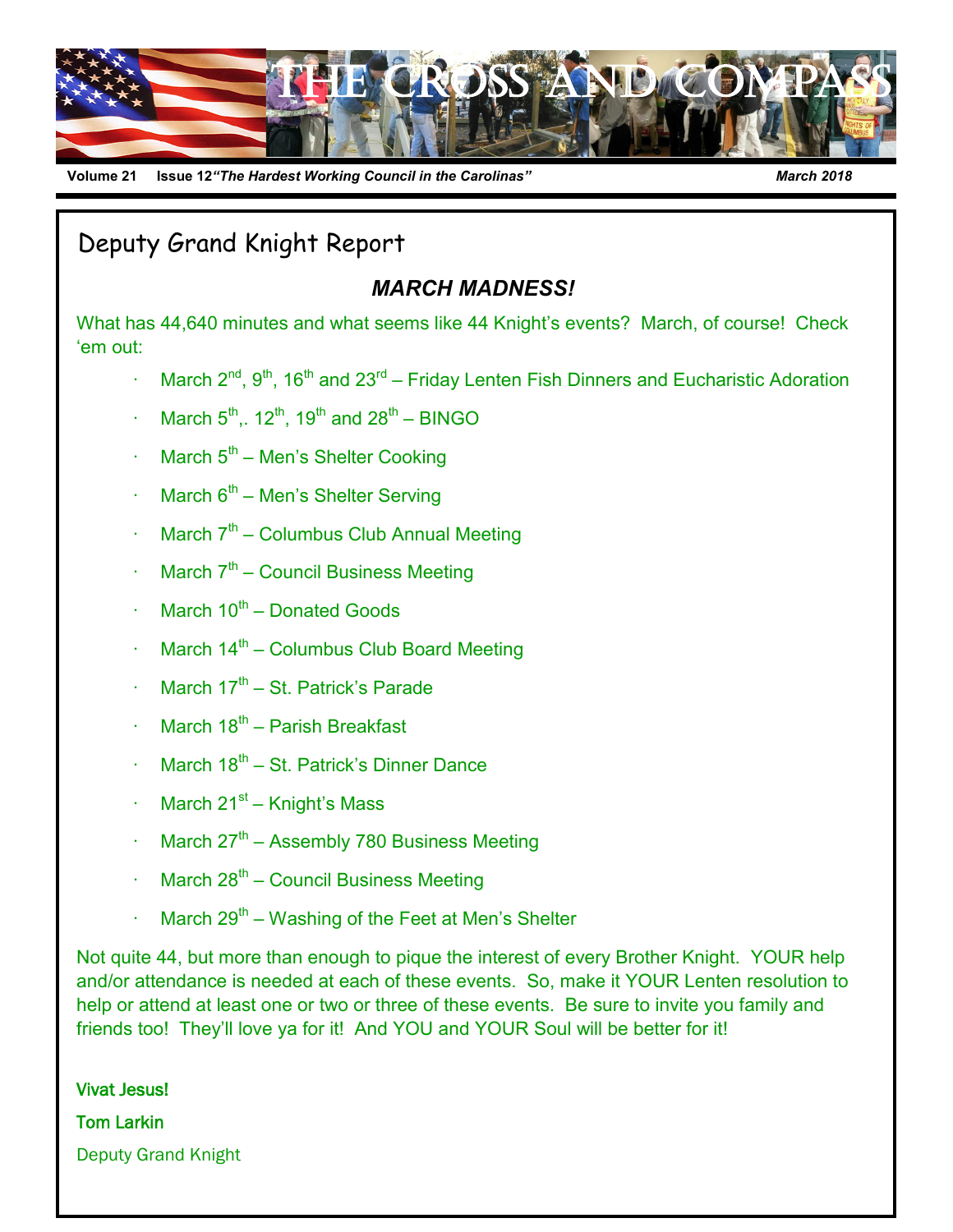

### **COLOR CORPS COMMANDER'S REPORT –**

#### **Assembly 780 2017 Statistics**

We participated in a total of 51 regalia events. 35 Sir Knights attended one or more events. 573 hours were spent participating in the 51 events. 268 additional hours were contributed by Sir Knights from other Assemblies. A total of 841 hours were spent over the 51 events. Top five Sir Knights: John Wasco (33 events), Tom Van Sistine (21 events), Bob Waller (16 events), Johan Rief (14 events), Bob Reilly (14 events)

#### **Bishop William Curlin – Rest in peace our friend.**

Bishop Emeritus William G. Curlin died on December 23rd after slipping into a coma. The homilies of Monsignor Anthony Marcaccio and Archbishop William Lori painted a man loved by many for his joy, his true love of people in need, and his generous spirit of giving. "In his heart, Christmas wasn't a day. Christmas was a way of life," Monsignor Anthony Marcaccio, said in his homily at the Mass. Archbishop William Lori said, Bishop Curlin was like "...the self giving love of Jesus who expended himself endlessly, preaching and ministering to the sick and poor, and then laid down his life out of love for us and all the world." Bishop Curlin's friend Robert Gallagher said, "Bishop Curlin was an ever present figure in Charlotte hospitals. He was gifted in bringing the peace of Christ to the sick, the dying and to the discouraged."

Sir Knights were present as an Honor Guard for the full visitation Monday from 1:00 PM to 11:00 PM and again on Tuesday from 8:00 AM to 11:00 AM. Six Sir Knights had the privileged of being the pall bearers bringing Bishop Curlin into St Gabriel Church for the visitation. The funeral Honor Guard consisted of over 36 Sir Knights of several ranks making a great cape rainbow I am sure Bishop Curlin would have loved. Bishop Curlin was laid to rest at Belmont Abbey College. Monsignor Marcaccio, in his homily, thanked the Knights for their solidarity with priests, being so kind to the Bishop, promotion of vocations, supporting seminarians, and service to the Church.

I, highly recommend, watching the youtube videos of the two homilies: Monsignor Marcaccio

( <https://www.youtube.com/watch?v=vy5BLISDOCM> ) and Archbishop Lori

( <https://www.youtube.com/watch?v=Zx9IA887hRk> )

Also present were the Catholic Daughters of America, the Ancient Order of Hibernians, Knights and Ladies of the Holy Sepulchre, and the Knights and Dames of Malta.

Many in attendance, priests, deacons, and lay people thanked us for being there and wearing our regalia. Jack Murray DM sent a personal thank you for all Knights who participated.

#### John Wasco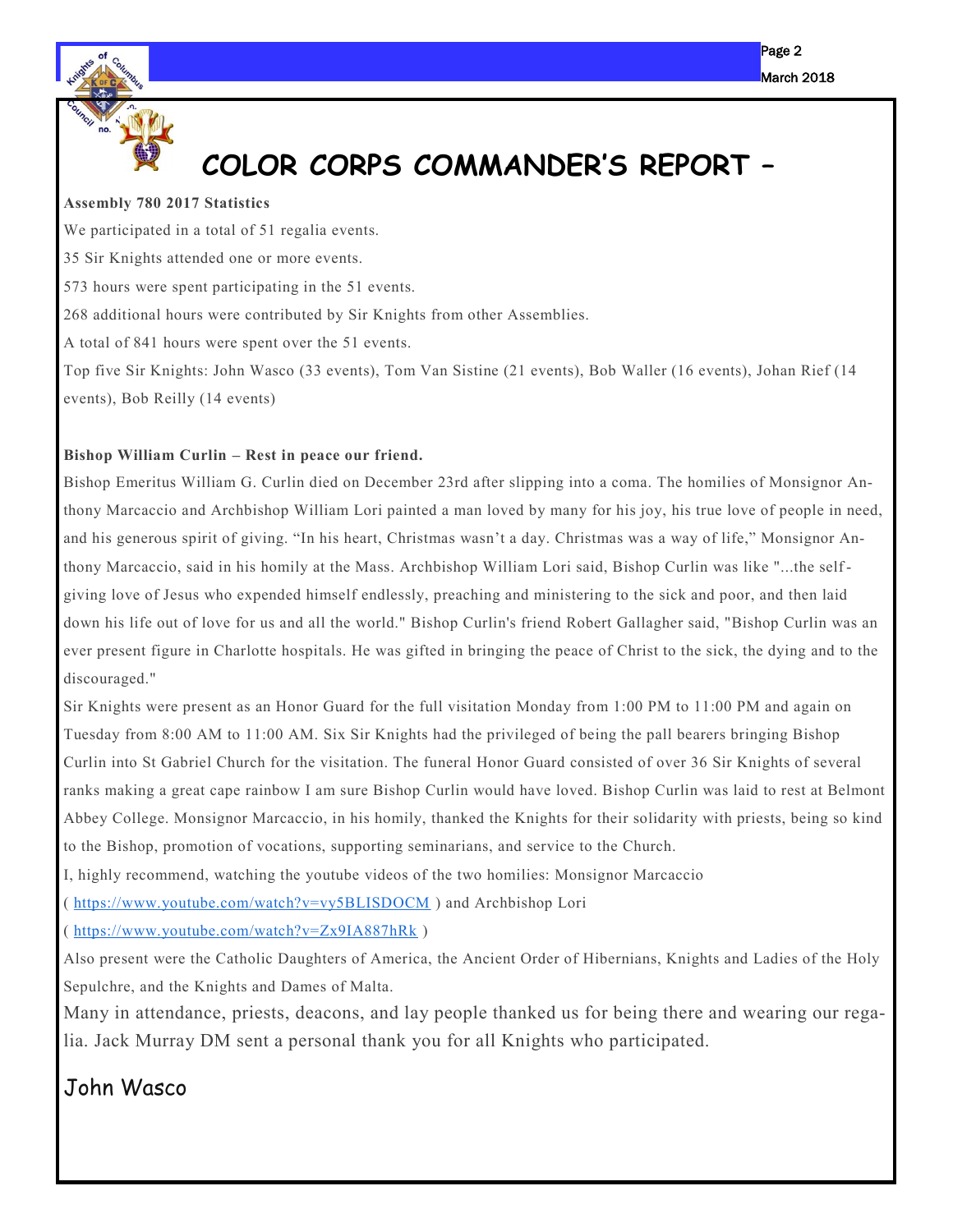#### Culture of Life

Every year 56 million people die in the world ... from all causes. In addition to those 56 million, another 56 million die from abortion worldwide. We lose the same number of babies every year as from all other causes of death in the world combined. Lord help us!

There are 40 Days for Life campaigns under way right now in 25 countries around the globe. So at any given minute, there is always someone, somewhere, praying for an end to abortion. And that "someone" could be you!

We still have the entire second half of the campaign to go ... so if you have not done so already, please resolve to pray and stand in Vigil at the Latrobe Abortion Center (3220 Latrobe Dr., Charlotte NC) ... and be a witness that Jesus Christ can heal our broken world. Join St. Matthew Parishioners on Wednesdays from 10 AM to 3 PM or on any day of the week including Saturdays.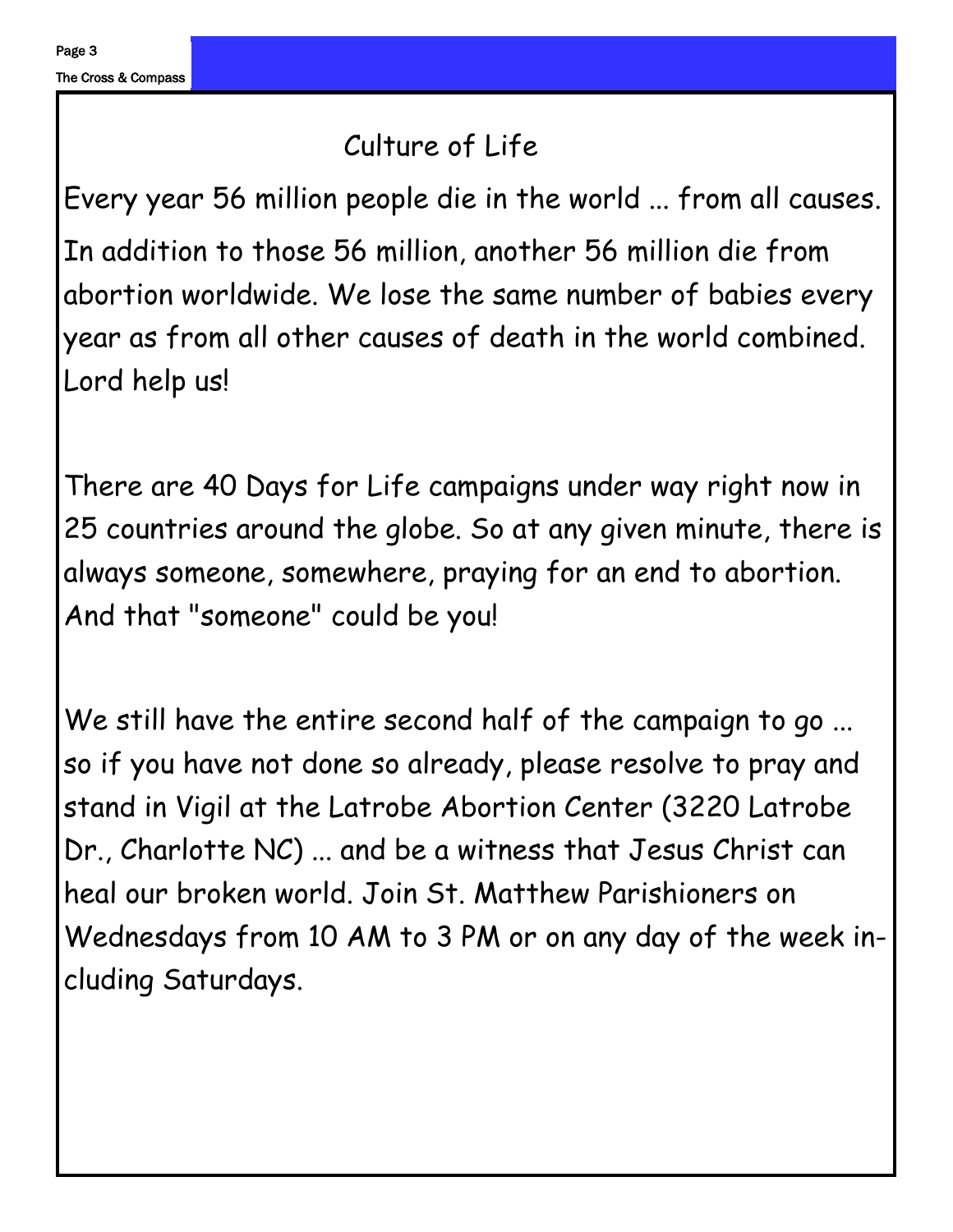Culture Of Life Cont….

**Mira Via 18th Annual Fundraising Golf Tournament "Links FORE! Life" – Monday May 14, 2018, 10 AM.**

The Tournament will be played at the Golf Club at Ballantyne. The cost per player is \$130 but if you put together a four player team your cost will be less because our Council will be one of the Tournament Sponsors. Our sponsorship will entitle us to one free four man team. Therefore the cost per player will be somewhere between \$67.50 and \$97.50 depending on how many teams we can get to sign up. It is a great Golf Tournament on an excellent course so we hope you will make an effort to sign up a team or yourself. Contact me, Norm Gemignani at [ngemignani@gmail.com](mailto:ngemignani@gmail.com) or 205-547-7919 to sign up.

Mira Via, located near Belmont Abbey, is a safe haven and source of hope for pregnant mothers and their children.

#### **Help Crisis Pregnancy Center of Monroe "Golf for Life" Spring Classic – Friday, June 1, 2018, 12 PM (Registration/Lunch)**

The Tournament will be played at Stonebridge Golf Club, Monroe, NC. The cost per player is \$100 but for players that sign up through our Council, your cost will be approximately \$50. This is another great Tournament for an excellent cause. Help Crisis Pregnancy Center of Monroe's mission is to assist women experiencing crisis pregnancies so they will choose life for their children. It provides mobile ultrasound examinations, counseling, education, assistance and medical help. Please support their great work by signing up to play in their Golf Spring Classic. Contact me, Norm Gemignani at [ngemignani@gmail.com](mailto:ngemignani@gmail.com) or 205-547-7919 to sign up.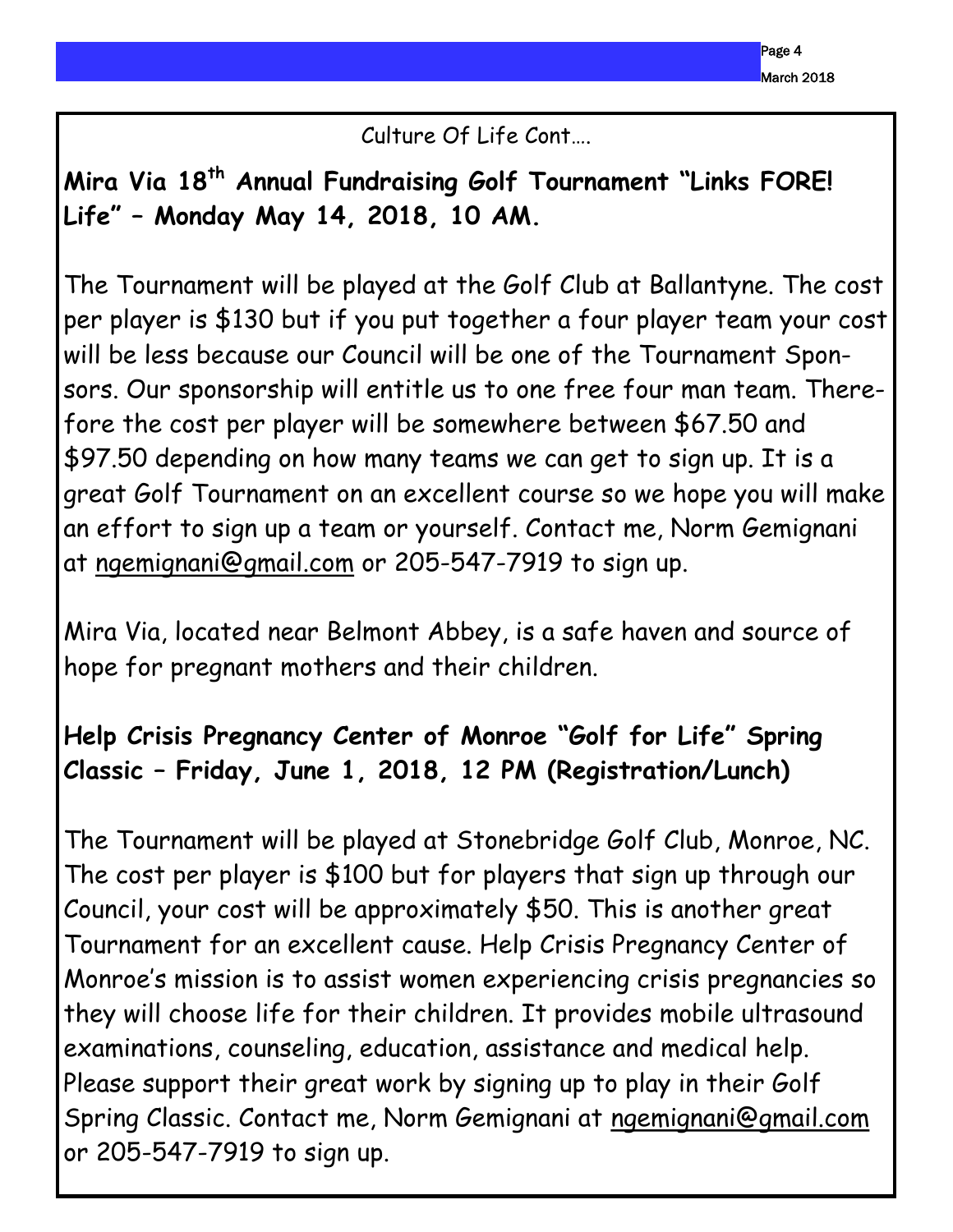The Cross & Compass

### **Current Events**

# **Return to Raintree**



**Knights of Columbus**<br>*Annual Charity golf Journament* 

May 15, 2018

18 Holes of golf With Lunch, Adult Beverages, Dinner Award to Flight Winning Foursome Raffles

12 Noon Shotgun Start \$100 per player \$400 per Foursome or \$360 when paid by April 15th

See Reverse For Registration

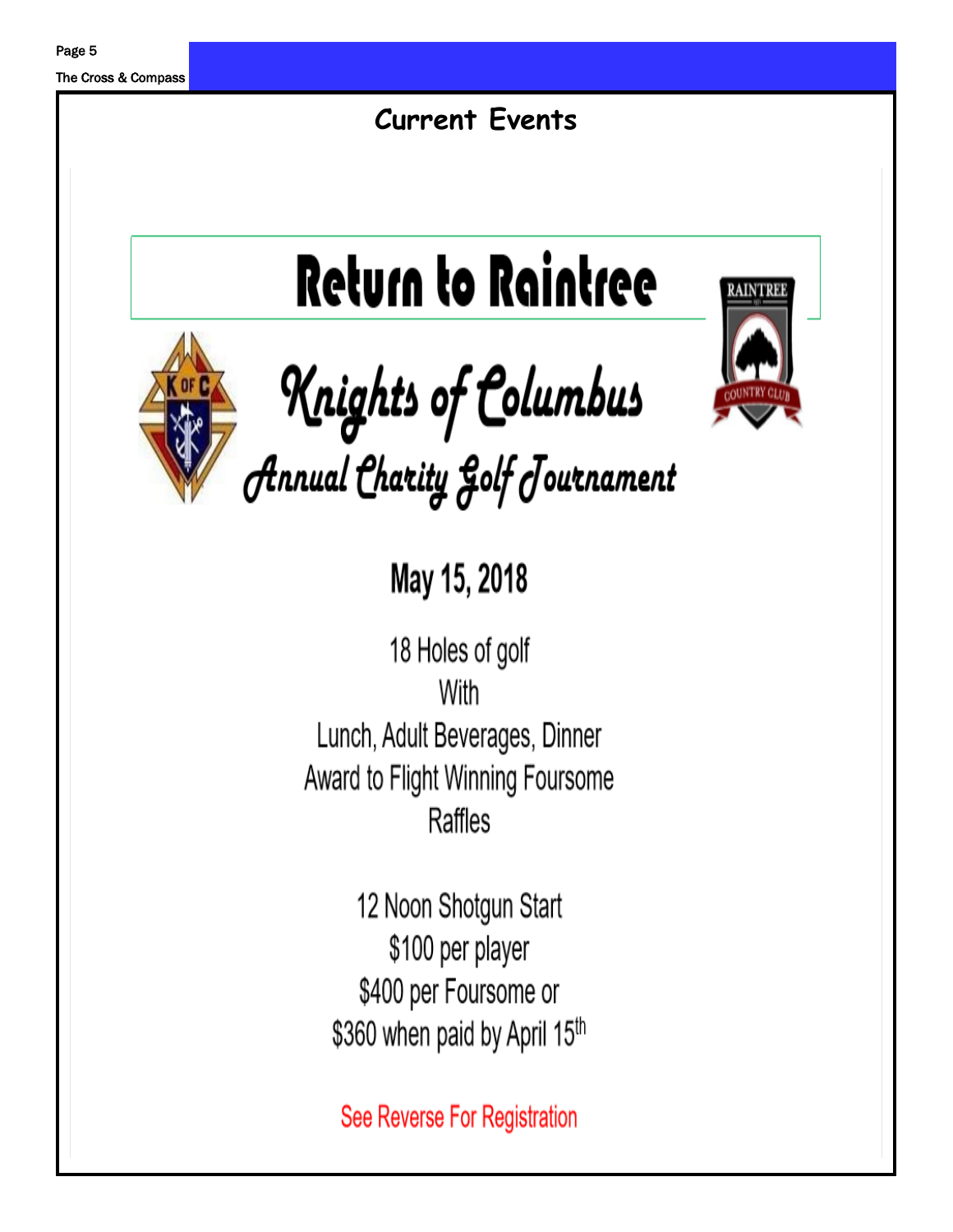| 2018 Charity Golf Journament<br>May 15, 2018<br>To be held at<br><b>Raintree Country Club</b><br>8600 Raintree Lane<br>Charlotte, NC 28277<br>\$360 Early Bird - Sign up and pay for Foursome by April 15th<br>\$400 Foursome after April 15th<br>\$100 per player when less than a Foursome |  | Current Events Cont                                                               | Marcxh 2018 |
|----------------------------------------------------------------------------------------------------------------------------------------------------------------------------------------------------------------------------------------------------------------------------------------------|--|-----------------------------------------------------------------------------------|-------------|
|                                                                                                                                                                                                                                                                                              |  |                                                                                   |             |
|                                                                                                                                                                                                                                                                                              |  |                                                                                   |             |
|                                                                                                                                                                                                                                                                                              |  |                                                                                   |             |
|                                                                                                                                                                                                                                                                                              |  |                                                                                   |             |
|                                                                                                                                                                                                                                                                                              |  |                                                                                   |             |
|                                                                                                                                                                                                                                                                                              |  |                                                                                   |             |
|                                                                                                                                                                                                                                                                                              |  |                                                                                   |             |
| Ask for Sponsorship Form                                                                                                                                                                                                                                                                     |  | Can't make the Tournament? How about supporting our charities by being a sponsor? |             |
|                                                                                                                                                                                                                                                                                              |  |                                                                                   |             |
| $3$ —                                                                                                                                                                                                                                                                                        |  |                                                                                   |             |
| Make check payable to Knights of Columbus Council 10852, Attn: Golf Tournament,<br>9009 Bryant Farms Road, Charlotte, NC 28277<br>If payment by credit card:                                                                                                                                 |  |                                                                                   |             |
| Exp. Date ____________________CVV ________ ZIP Code of Cardholder ___________                                                                                                                                                                                                                |  |                                                                                   |             |
| Your participation is sincerely appreciated.                                                                                                                                                                                                                                                 |  |                                                                                   |             |
| Questions - Contact Ron Schumacher (704) 618-2442; reschu8@gmail.com                                                                                                                                                                                                                         |  |                                                                                   |             |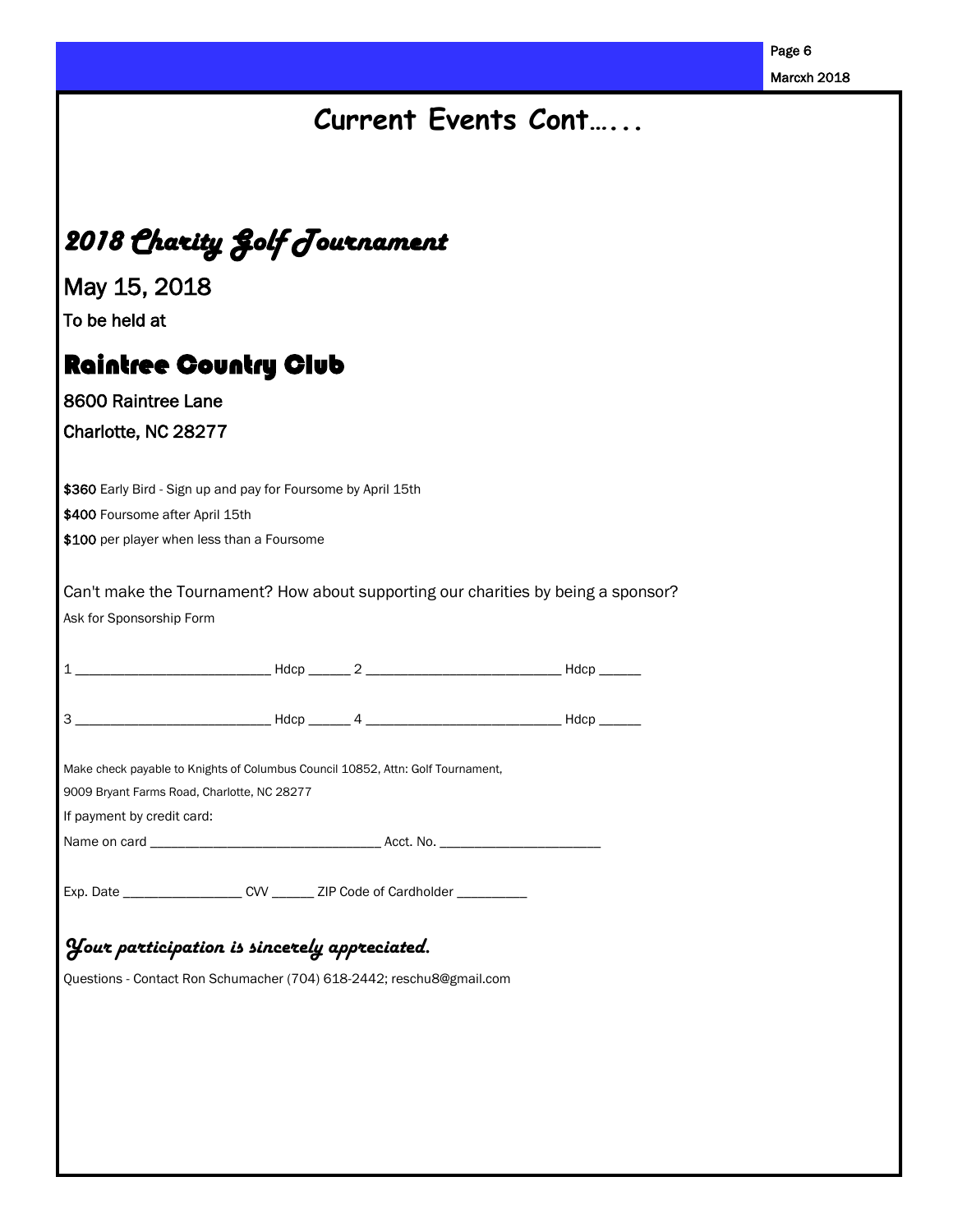

St. Patrick's Dinner Dance. Sunday, March 18 6:30 through ????? Plenty of Corned Beef and Cabbage this year. We have a new Irish band as well that you'll love. Plenty of sing-a-longs and dancing. We'll also have those wonderful young Irish step dancers and Bag Pipers! Was a sellout last year and we expect the same this year. \$27 per adult and \$12 for kids under 12.

Get your tickets through Tim Conroy at conroy164@aol.com or Jack Hickey jihickey@att.net

#### **Time again for the 2018 KofC State Raffle (note: not vacation this year)**

Prizes are: First Prize - \$5,000 Cash Second Prize - \$4,000 Cash Third & Fourth Prizes - \$500 Cash Each Fifth & Sixth Prizes - \$400 Cash Each Seventh Prize - \$200 Cash

Please let Ron Schumacher know if you want any sent to you (not mailing out to all Knights this year). Will have ticket available at the Business Meeting on March 7, 2018 and at the Church Breakfast on March 18, 2018.

#### **WASHING OF THE FEET**

Final details are not done yet, but we are planning on doing the Washing of the Feet for the Men's Shelter on Thursday March 29, 2018.

If interested in helping, please contact Ron Schumacher at 704-618-2442 or [reschu8@gmail.com](mailto:reschu8@gmail.com)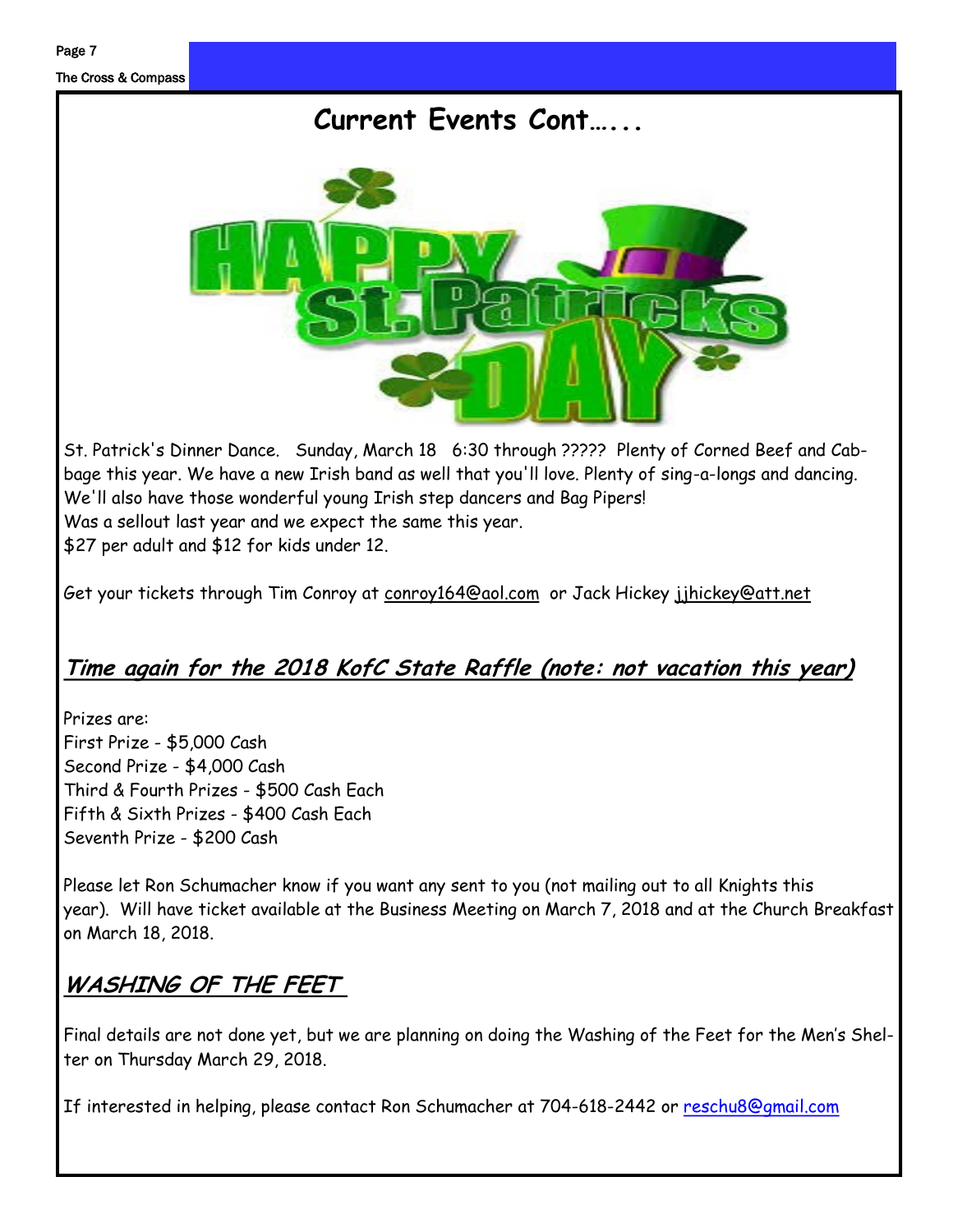#### **Current Events Cont…...**

#### **Knight's Of Columbus Foul Shooting Contest**

St. Matthews School had a great day, All three boys and the only girl won their respective sex and age category.

The event was well attended - approximately 50 players, parents, siblings, and friends in St. Matthews Parish Center.

Our only girl won age 11 - Ellen Horning Boys Age 9 Andrew Smith Age10 Eddie David Age 11 Will Hartman Andrew made the most shots(20 out of 25)

All four were awarded Gold Medals and will receive a District Championship Certificate. They qualified for the state championship to be held in Burlington ,N.C.Saturday, March 24th.

Boys age 13 - Noah Vaca was the winner, Noah is the son of Randy Vaca.

Council knights who assisted with the district championship - Tony D'Angelo, John Schilling, Don Gacevich and John Heagney

Any questions, please call(443-804-2869)

Respectfully submitted,

John Heagney Youth Activities Director

john\_heagney@aol.com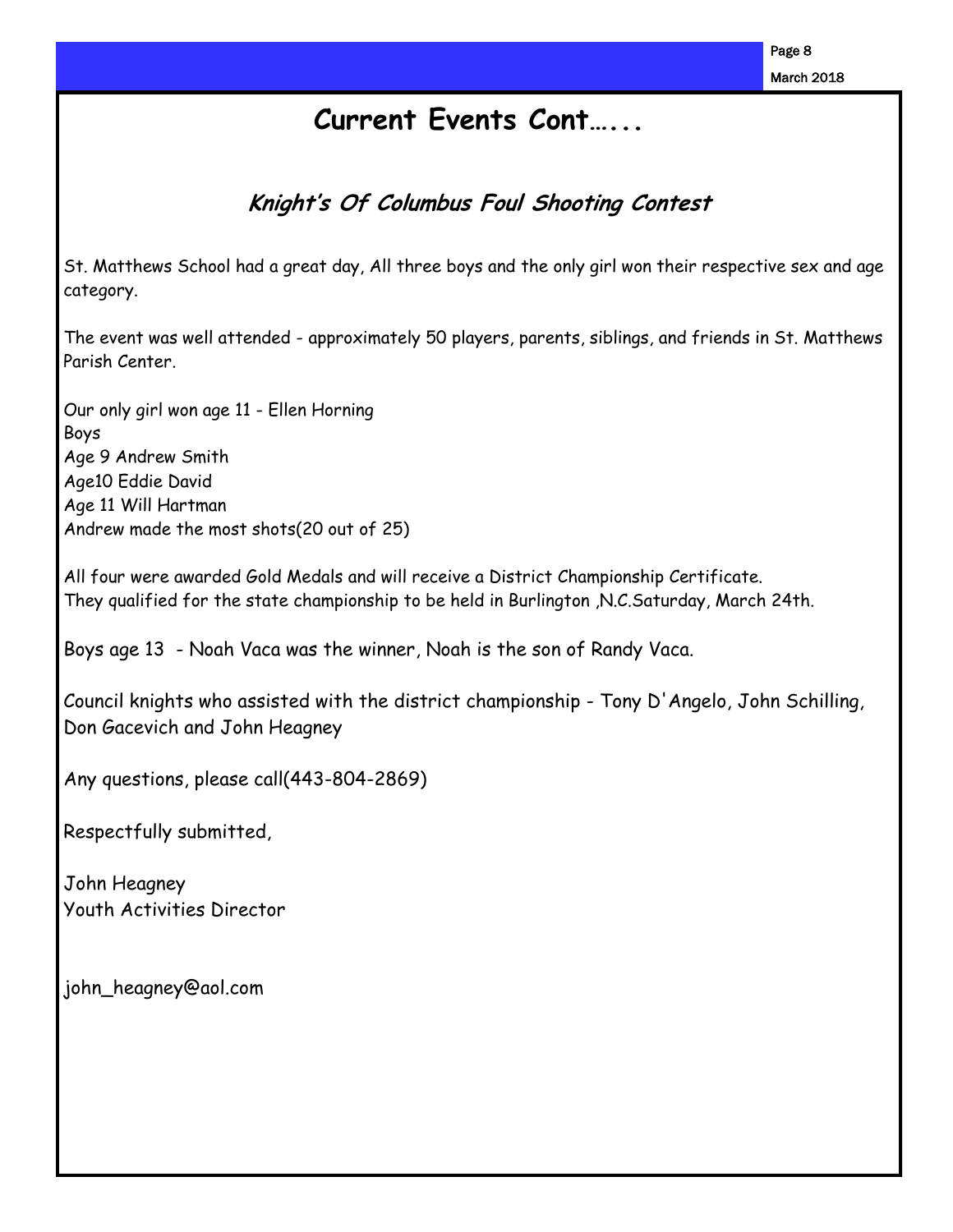#### **Make A Difference**

#### **Donated Goods – Highlights for February 2018**

A big thank you to all volunteers that help the St. Matthew Donated Goods Ministry!

Next monthly collection of donated goods is Saturday March 10 from 8am until noon.

Volunteers needed for all activity including sorting and packing but especially those that can help load and unload furniture and those that have trucks that can pick up from households that are donating furniture.

Visit our Sign up Genius page to volunteer.

February 2018 highlights:

- Saturday Feb. 10 as we had 27 scheduled pick ups and ~100 drop offs of donated furniture, clothing and household items
- We had  $\sim$  8 Knights volunteer their time to help with DNG on 2/10. We need more knights to help with loading and unloading furniture (must be able to lift items)
- Garrett Chisum from Beds 4 Kids assisted with pick ups using a B4K box truck and we donated furniture items to B4K.
- We supported the Veterans ERG at UTC Aerospace Systems as we were able to: Supply many donated furniture and household items to furnish a home for a veteran and family in the Charlotte area.

The ERG team delivered and setup the furniture that day

- The first truck load of donated items was delivered to Robbinsville, NC. The truck was driven on Tuesday Feb. 13 by Dan Troy and Hank Kempton
- A second truck load of donated items was delivered to Murphy, NC. The truck was driven on Tuesday Feb. 20 by Bob Kerfonta and Earl Hartenstine

Monroe Outreach picked up items for their ministries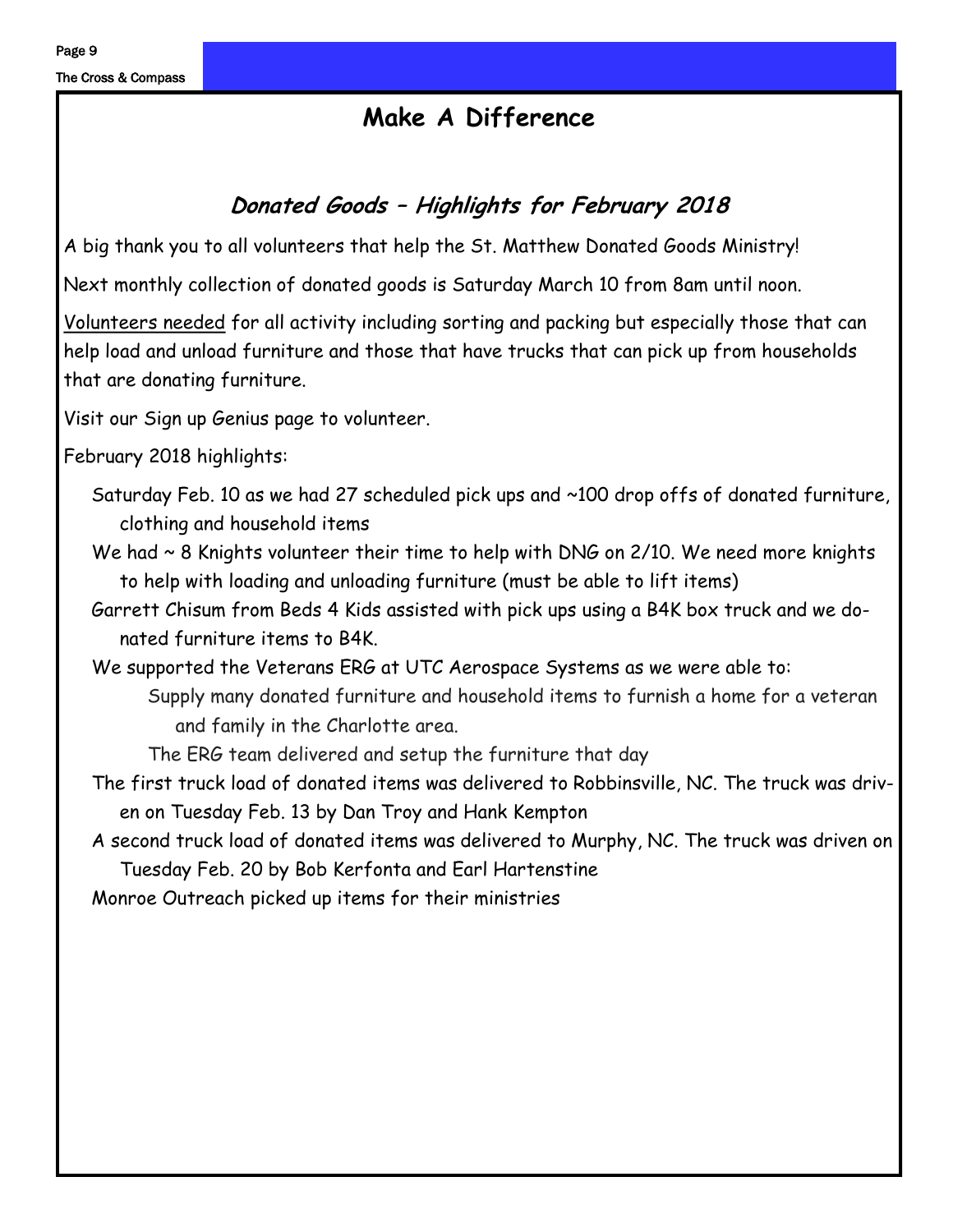# St. Matthew Lenten Fish Dinners February 16th to March 23rd

#### **FRIDAY FISH DINNER**

**by the KNIGHTS OF COLUMBUS Friday evenings during Lent (except Good Friday)**

#### **5:00 to 7:00PM - In the Parish Center Family Room**

Adults \$9 each, Seniors \$8 (62+) Children (4 to 12) \$5, 3 & under free **FAMILY MAXIMUM PRICE OF \$30 Credit Card, Cash or Checks Accepted**

**ALL YOU CAN EAT** Fish (breaded or baked whitefish) with choice of side dishes (Green Beans, Mac & Cheese, Cole Slaw), Roll and Butter.

Coffee, Water, Lemonade and Iced Tea Included

**Desserts will be available from the Columbiettes at an additional cost.**

We'll start serving at 5:00 PM and will continue serving until 7:00 PM. Parishioners are encouraged to come early with the Family and eat so that they can then attend the Stations of the Cross at 7:30 PM.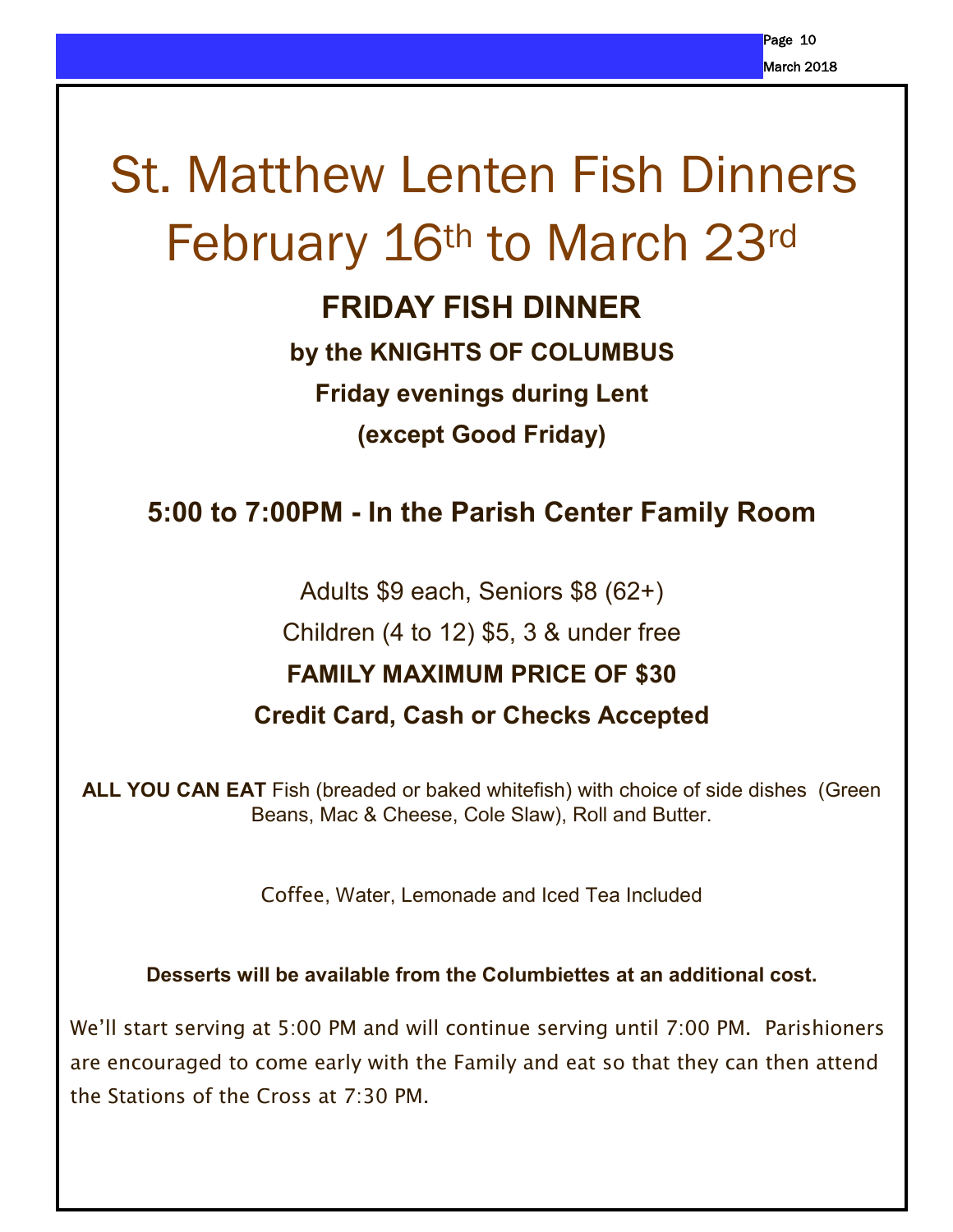



The season for Operation LAMB is starting in a big way in March and April. Quite simply, we will need a lot of help. Please commit now to participating where and as often as you can. Let's keep in focus that the First Principle of the Knights of Columbus is Charity. It's at the heart of what LAMB is all about.



The first event is the St. Patrick's Day Parade on **Saturday, March 17th** . We walk the parade route and accept donations while we hand out Tootsie Rolls and beads – green, of course. This is a great family event. If you are interested in participating, contact Norm Smith at [jsmith650@carolina.rr.com.](mailto:jsmith650@carolina.rr.com)

On **Saturday April 7th** there are seven Harris Teeter stores scheduled: Arboretum, Audrey Kell, Colony Place, Ballantyne at Johnston Rd, Blakeney, and Stonecrest. **We will be trying two hour shifts to make it easier for all.** So, we need 28 volunteers for this Saturday event. Please give LAMB and those that LAMB supports 120 minutes of your time.

On **Saturday April 21** there are two more stores scheduled: the Myers Park location of Harris Teeter and the Food Lion store in Waxhaw.

On **Saturday April 28** again the schedule has seven stores. There are five Harris Teeter stores: Indian Land, Cureton, Plantation Market, Wesley Chapel and Weddington Corners. The Waxhaw Food Lion store is again scheduled, as is the Bi-Lo store near St. Matthew's main campus.

Those who Jesus calls the Least Among My Brothers are counting on you to help. Will you?

**Bob Desch, LAMB Director & Past Grand Knight**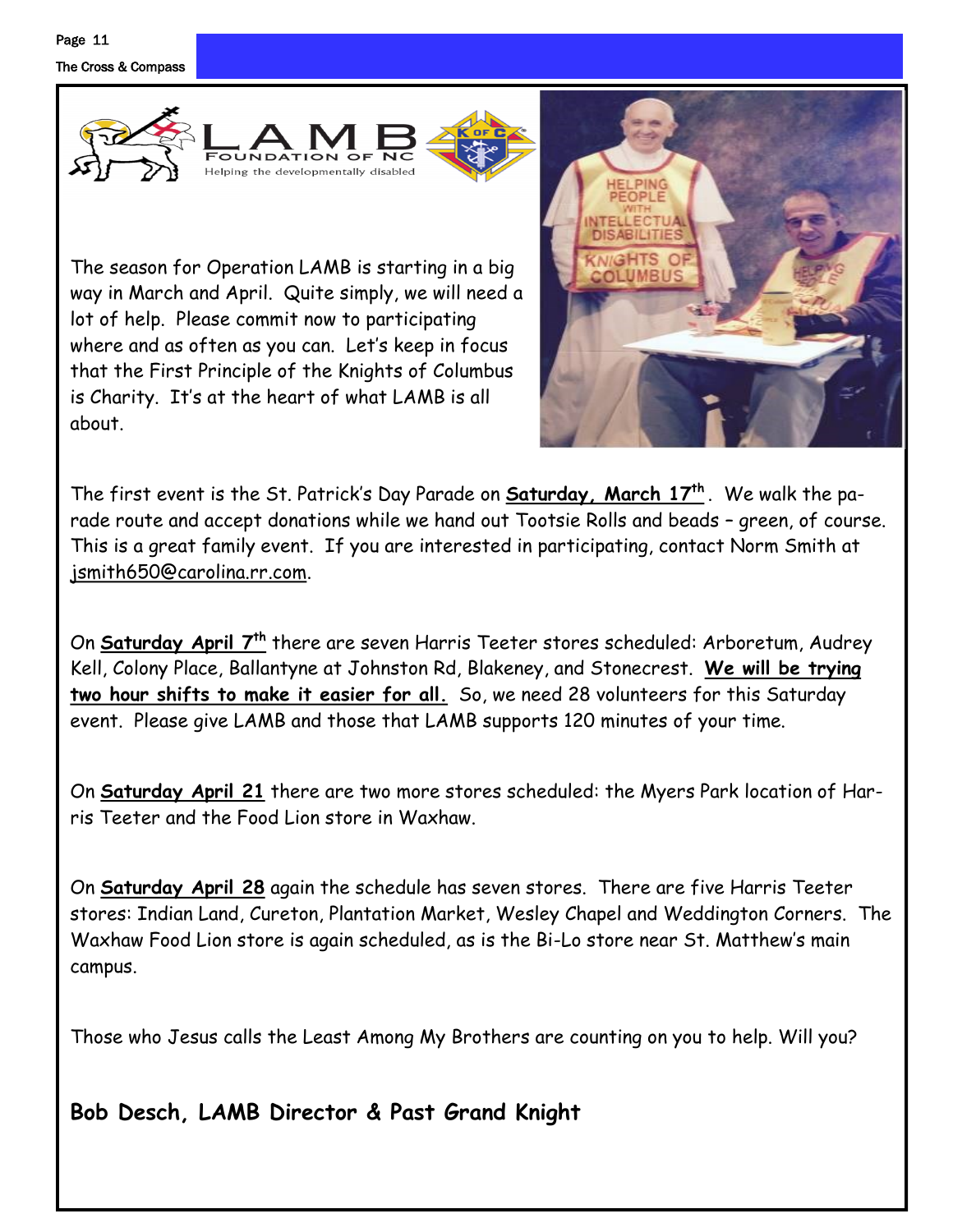### *March 2018*

|                                                                |                                                     |                                                         |                                                             | 1  | $\overline{2}$<br>11pm-Midnight:<br>Eucharistic<br>Adoration | 3                                       |
|----------------------------------------------------------------|-----------------------------------------------------|---------------------------------------------------------|-------------------------------------------------------------|----|--------------------------------------------------------------|-----------------------------------------|
| $\overline{4}$                                                 | 5<br><b>Mens Shelter</b><br>cooking<br><b>BINGO</b> | 6<br><b>Mens Shelter</b><br><b>Serve</b>                | 7<br>$7:00$ PM<br><b>Knights Business</b><br><b>Meeting</b> | 8  | $\mathbf{9}$<br>11pm-Midnight:<br>Eucharistic<br>Adoration   | 10<br><b>Donated Goods</b>              |
| 11                                                             | 12<br><b>BINGO</b>                                  | 13                                                      | 14<br>7:00PM<br><b>CCSC Board</b><br><b>Meeting</b>         | 15 | 16<br>11pm-Midnight:<br>Eucharistic                          | 17<br><b>St. Pat's</b><br><b>Parade</b> |
| 18<br>Parish<br><b>Breakfast</b><br>St. Pat's<br><b>Dinner</b> | 19<br><b>BINGO</b>                                  | 20                                                      | 21<br>7:30 PM:<br><b>Knights Mass</b><br>At Day Chapel      | 22 | 23<br>11pm-Midnight:<br>Eucharistic<br>Adoration             | 24                                      |
| 25                                                             | 26<br><b>BINGO</b>                                  | 27<br><b>Assembly 780</b><br><b>Business</b><br>Meeting | 28<br>6:00 PM: Officer<br><b>Meeting</b>                    | 29 | 3011pm-Midnight:<br>Eucharistic<br>Adoration                 | 31                                      |

#### **Council Business Meeting** March 7th at the SCBC. Dinner at 5:30 PM

Columbus Club Annual Meeting and Election at 5:30 PM—Council Meeting to Follow

**Columbus Club of South Charlotte Board Meeting:** 2nd Wednesday at 7:00 PM at the SCBC.

**Bingo:** Every Monday night. Doors open at 6:00 PM. Bingo starts at 7:00 PM sharp.

**Donated Goods Ministry:** Saturday, March 10 8:00 AM under the Day Chapel.

**Men's Shelter:** Cooking Monday March 5th. Serving Tuesday, March 6th.

**Assembly 780 Business Meeting:** All Sir Knights are encouraged to attend the Assembly 780 4th Degree Business Meeting on Tuesday, **March 27th** Meetings are now held in the Activity Room at St Vincent DePaul Church, 6828 Old Reid Road (Corner of Old Reid & Park Roads). Snack at 7:00 PM. Business Meeting starts at 8:00 PM. Check your email for details.

**Officer Meeting:** Wednesday, March 28th at 6:00 PM at the SCBC

**The majority of our events take place at either St. Matthews Catholic Church, or our Banquet Center located in South Charlotte. For more information on upcoming events, please visit our website at www.kofc-stmatthew.org**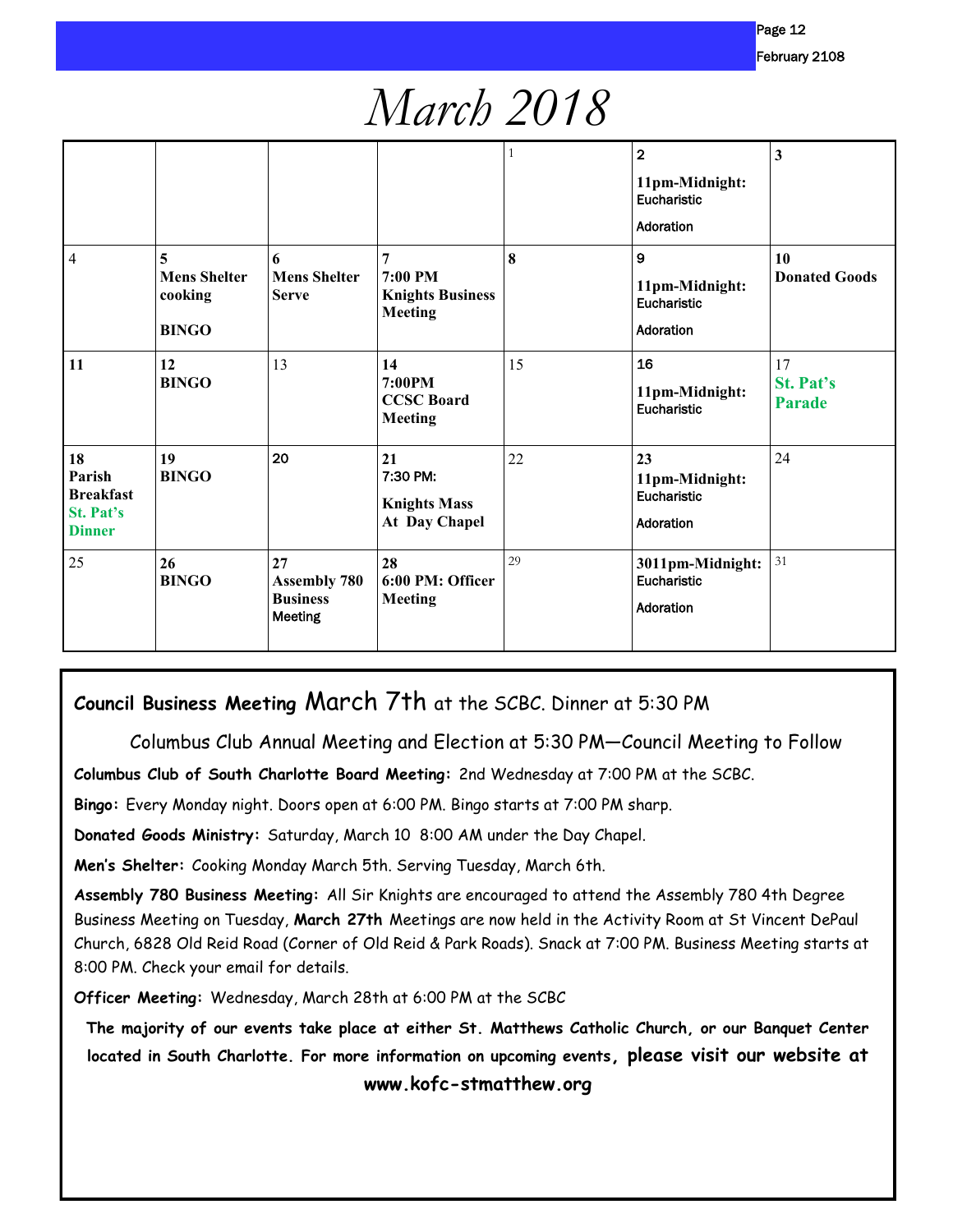## *April 2018*

| $\mathbf{1}$<br><b>HAPPY</b><br><b>EASTER!</b> | $\overline{2}$<br><b>Men's Shelter</b><br>cooking<br><b>BINGO</b> | 3<br><b>Men's Shelter</b><br><b>Serve</b>    | 4<br>7:00 PM<br><b>Knights Business</b><br><b>Meeting</b> | 5  | 6<br>11pm-Midnight:<br>Eucharistic<br>Adoration  | 7                          |
|------------------------------------------------|-------------------------------------------------------------------|----------------------------------------------|-----------------------------------------------------------|----|--------------------------------------------------|----------------------------|
| 8                                              | 9<br><b>BINGO</b>                                                 | 10                                           | 11<br>7:00PM<br><b>CCSC Board</b><br><b>Meeting</b>       | 12 | 13<br>11pm-Midnight:<br>Eucharistic<br>Adoration | 14<br><b>Donated Goods</b> |
| 15<br>Parish<br><b>Breakfast</b>               | 16<br><b>BINGO</b>                                                | 17                                           | 18<br>:30 PM:<br><b>Knights Mass</b><br>At Day Chapel     | 19 | 20<br>11pm-Midnight:<br>Eucharistic              | 21                         |
| 22                                             | 23<br><b>BINGO</b>                                                | 24Assembly<br><b>780 Business</b><br>Meeting | 25<br>6:00 PM: Officer<br><b>Meeting</b>                  | 26 | 27<br>11pm-Midnight:<br>Eucharistic<br>Adoration | 28                         |
| 29                                             | 30<br><b>BINGO</b>                                                |                                              |                                                           |    |                                                  |                            |

#### **Council Business Meeting** April 4th at the SCBC. Dinner at 6:00 PM

**Columbus Club of South Charlotte Board Meeting:** 2nd Wednesday at 7:00 PM at the SCBC.

**Bingo:** Every Monday night. Doors open at 6:00 PM. Bingo starts at 7:00 PM sharp.

**Donated Goods Ministry:** Saturday, Apr 14th 8:00 AM under the Day Chapel.

**Men's Shelter:** Cooking Monday Apr 2nd Serving Tuesday, Apr 3rd

**Assembly 780 Business Meeting:** All Sir Knights are encouraged to attend the Assembly 780 4th Degree Business Meeting on Tuesday, **Feb 27th** Meetings are now held in the Activity Room at St Vincent DePaul Church, 6828 Old Reid Road (Corner of Old Reid & Park Roads). Snack at 7:00 PM. Business Meeting starts at 8:00 PM. Check your email for details.

**Officer Meeting:** Wednesday, April 25th at 6:00 PM at the SCBC

**The majority of our events take place at either St. Matthews Catholic Church, or our Banquet Center located in South Charlotte. For more information on upcoming events, please visit our website at www.kofc-stmatthew.org**